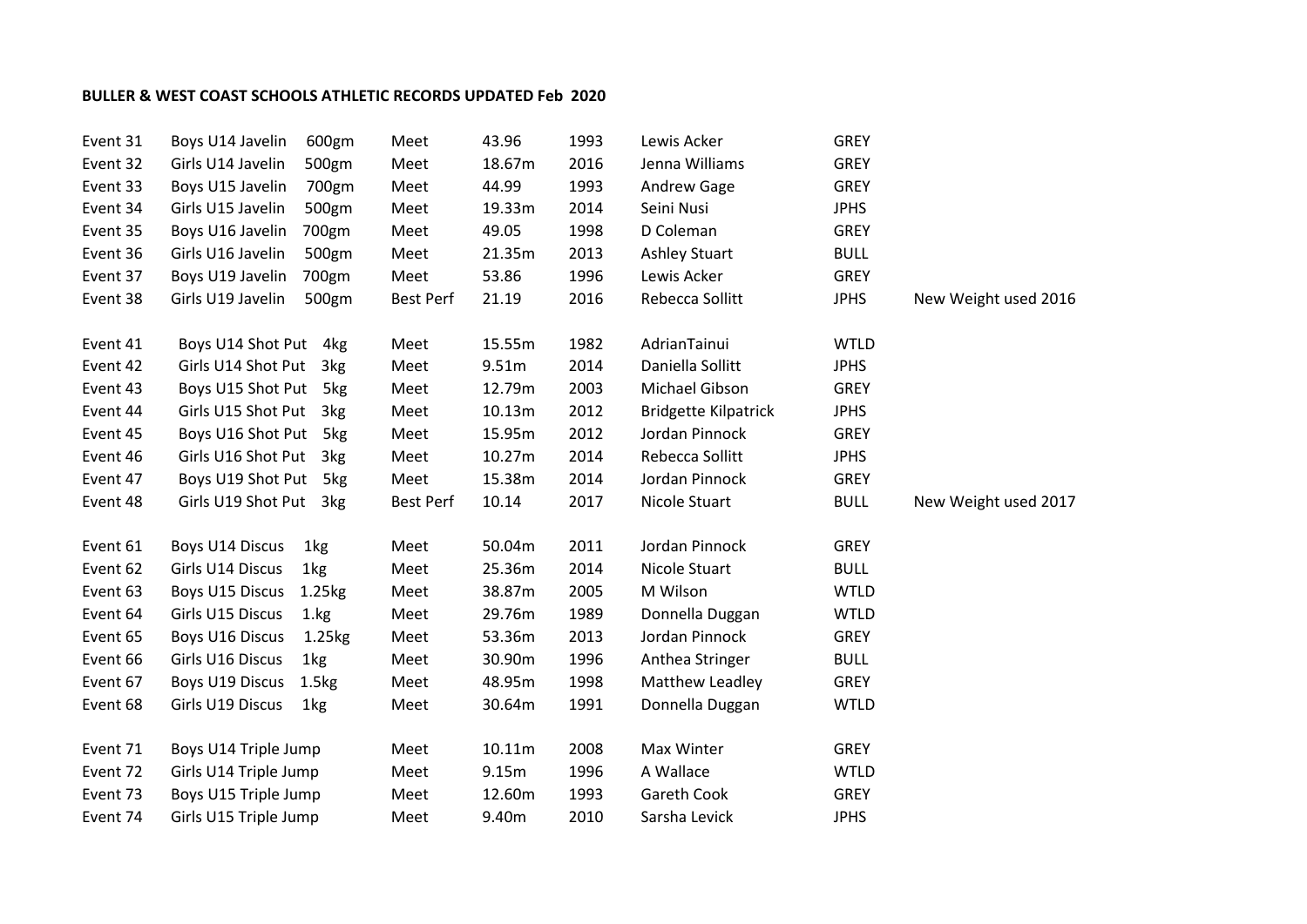| Event 75  | Boys U16 Triple Jump  | Meet | 12.22m | 1996 | Josh Wynyard       | <b>GREY</b> |
|-----------|-----------------------|------|--------|------|--------------------|-------------|
| Event 76  | Girls U16 Triple Jump | Meet | 9.29m  | 2011 | Sarsha Levick      | <b>JPHS</b> |
| Event 77  | Boys U19 Triple Jump  | Meet | 12.69m | 1987 | Gary Boot          | <b>GREY</b> |
| Event 78  | Girls U19 Triple Jump | Meet | 10.33m | 1987 | Sally Williams     | <b>GREY</b> |
|           |                       |      |        |      |                    |             |
| Event 81  | Boys U14 Long Jump    | Meet | 5.29m  | 1992 | Andrew Gage        | <b>GREY</b> |
| Event 82  | Girls U14 Long Jump   | Meet | 4.71m  | 1990 | Lisa Kersten       | <b>JPHS</b> |
| Event 83  | Boys U15 Long Jump    | Meet | 5.73m  | 1991 | <b>Adam Davies</b> | <b>GREY</b> |
| Event 84  | Girls U15 Long Jump   | Meet | 4.99m  | 1991 | Lisa Kersten       | <b>JPHS</b> |
| Event 85  | Boys U16 Long Jump    | Meet | 6.12m  | 1996 | Josh Wynyard       | <b>GREY</b> |
| Event 86  | Girls U16 Long Jump   | Meet | 5.05m  | 1998 | Wendy Leach        | <b>BULL</b> |
| Event 87  | Boys U19 Long Jump    | Meet | 6.53m  | 1972 | Robert Lockington  | <b>REEF</b> |
| Event 88  | Girls U19 Long Jump   | Meet | 5.03m  | 1993 | Lisa Kersten       | <b>JPHS</b> |
|           |                       |      |        |      |                    |             |
| Event 91  | Boys U14 High Jump    | Meet | 1.61m  | 1999 | Lane Green         | <b>GREY</b> |
| Event 92  | Girls U14 High Jump   | Meet | 1.50m  | 1984 | J Mahuika          | <b>WTLD</b> |
|           |                       |      | 1.50m  | 1985 | Rebecca Sollitt    | <b>JPHS</b> |
| Event 93  | Boys U15 High Jump    | Meet | 1.70m  | 2001 | Layne Green        | <b>GREY</b> |
| Event 94  | Girls U15 High Jump   | Meet | 1.60m  | 2013 | Rebecca Sollitt    | <b>JPHS</b> |
| Event 95  | Boys U16 High Jump    | Meet | 1.77m  | 1991 | Simon Williamson   | <b>GREY</b> |
| Event 96  | Girls U16 High Jump   | Meet | 1.51m  | 1998 | Wendy Leach        | <b>BULL</b> |
| Event 97  | Boys U18 High Jump    | Meet | 1.88m  | 1987 | Gary Boot          | <b>GREY</b> |
| Event 98  | Girls U19 High Jump   | Meet | 1.70m  | 2005 | Kristina Lochel    | <b>WTLD</b> |
|           |                       |      |        |      |                    |             |
| Event 101 | Boys U14 100m         | Meet | 12.4h  | 1994 | Josh Wynyard       | <b>GREY</b> |
| Event 102 | Girls U14 100m        | Meet | 13.0h  | 1982 | Anissa White       | <b>BULL</b> |
| Event 103 | Boys U15 100m         | Meet | 11.3h  | 1993 | Andrew Gage        | <b>GREY</b> |
| Event 104 | Girls U15 100m        | Meet | 12.6h  | 1997 | Wendy Leach        | <b>BULL</b> |
| Event 105 | Boys U16 100m         | Meet | 11.5h  | 1996 | Luke Tamahaka      | <b>WTLD</b> |
| Event 106 | Girls U16 100m        | Meet | 12.6h  | 1998 | Wendy Leach        | <b>BULL</b> |
| Event 107 | Boys U19 100m         | Meet | 11.2h  | 1979 | Mark Jones         | <b>GREY</b> |
| Event 108 | Girls U19 100m        | Meet | 13.1h  | 1980 | Debbie Keehan =    | GREY        |
|           |                       |      |        |      | Cheryl Perfect =   |             |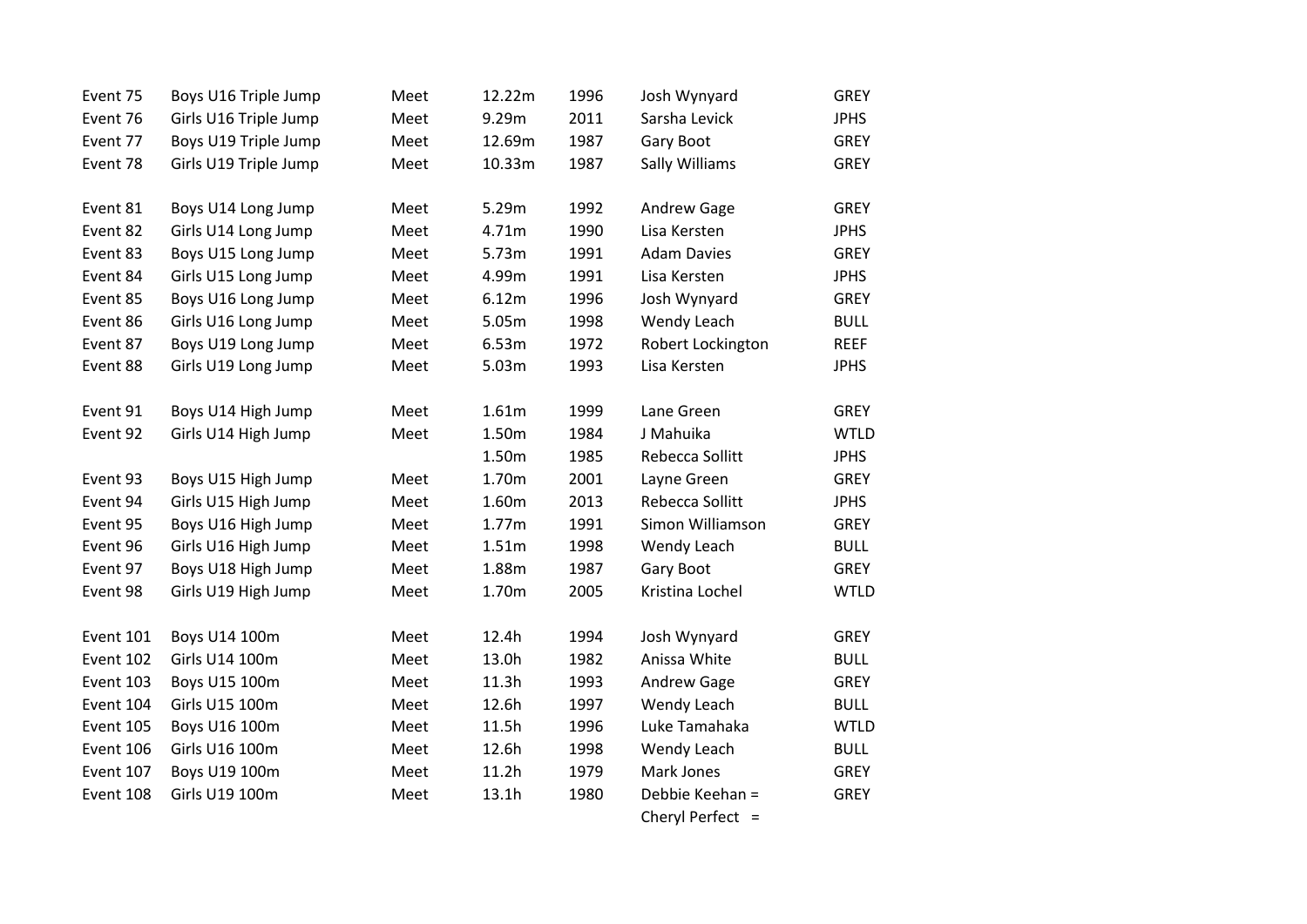| Event 151 | Boys U14 1500m  | Meet | 4:57.8h           | 1982 | W Smith                | <b>GREY</b> |
|-----------|-----------------|------|-------------------|------|------------------------|-------------|
| Event 152 | Girls U14 1500m | Meet | 5:08.2h           | 1984 | Rachael Gibson         | <b>GREY</b> |
| Event 153 | Boys U15 1500m  | Meet | 4:50.8h           | 2002 | Martin Smallman        | <b>GREY</b> |
| Event 154 | Girls U15 1500m | Meet | 5:17.2h           | 1990 | Leanne Tikey           | <b>BULL</b> |
| Event 155 | Boys U16 1500m  | Meet | 4:35.7h           | 1996 | C Mace                 | <b>GREY</b> |
| Event 156 | Girls U16 1500m | Meet | 5:21.6h           | 1998 | Olivia Van Vugt        | <b>REEF</b> |
| Event 157 | Boys U19 1500m  | Meet | 4:24.6h           | 1982 | Jack O'Connor          | <b>BULL</b> |
| Event 158 | Girls U19 1500m | Meet | 4:56.3h           | 1990 | Jenny Hopkinson        | <b>GREY</b> |
| Event 201 | Boys U14 200m   | Meet | 25.0h             | 1990 | <b>Justin Burton</b>   | <b>WTLD</b> |
| Event 202 | Girls U14 200m  | Meet | 27.4h             | 1982 | Anissa White           | <b>BULL</b> |
| Event 203 | Boys U15 200m   | Meet | 24.3h             | 2002 | Leighton Bill          | <b>WTLD</b> |
| Event 204 | Girls U15 200m  | Meet | 27.0h             | 1972 | Suzanne Osborne        | <b>GREY</b> |
| Event 205 | Boys U16 200m   | Meet | 23.8h             | 1996 | LukeTamahaka           | <b>WTLD</b> |
| Event 206 | Girls U16 200m  | Meet | 27.6h             | 1998 | Wendy Leach            | <b>BULL</b> |
| Event 207 | Boys U19 200m   | Meet | 23.2 <sub>h</sub> | 1997 | Josh Wynyard           | GREY        |
| Event 208 | Girls U19 200m  | Meet | 27.0h             | 1976 | Karen Murphy           | <b>WTLD</b> |
| Event 401 | Boys U14 400m   | Meet | 56.2h             | 1990 | Sam Oliver             | <b>WTLD</b> |
| Event 402 | Girls U14 400m  | Meet | 60.1h             | 2010 | Charlotte Elley        | <b>GREY</b> |
| Event 403 | Boys U15 400m   | Meet | 56.0h             | 1993 | L Cook                 | GREY        |
| Event 404 | Girls U15 400m  | Meet | 62.5h             | 1983 | Anissa White           | <b>BULL</b> |
| Event 405 | Boys U16 400m   | Meet | 53.4h             | 2010 | <b>Adain Martinus</b>  | <b>GREY</b> |
| Event 406 | Girls U16 400m  | Meet | 60.9h             | 2013 | <b>Ashley Sturt</b>    | <b>BULL</b> |
| Event 407 | Boys U19 400m   | Meet | 53.3h             | 2010 | <b>Tyler Davey</b>     | <b>GREY</b> |
| Event 408 | Girls U19 400m  | Meet | 62.0h             | 1976 | Karen Murphy           | <b>WTLD</b> |
| Event 801 | Boys U14 800m   | Meet | 2:23.9h           | 1988 | Paul Ogle              | <b>GREY</b> |
| Event 802 | Girls U14 800m  | Meet | 2:38.4h           | 1984 | Nicki Guenole          | <b>GREY</b> |
| Event 803 | Boys U15 800m   | Meet | 2:23.9h           | 1996 | <b>Aaron MacDonald</b> | <b>GREY</b> |
| Event 804 | Girls U15 800m  | Meet | 2:30.6h           | 1983 | Rosemarie O'Connor     | <b>BULL</b> |
| Event 805 | Boys U16 800m   | Meet | 2:06,7h           | 2010 | <b>Adain Martinus</b>  | <b>GREY</b> |
| Event 806 | Girls U16 800m  | Meet | 2:34.9h           | 1998 | Olivia Van Vugt        | <b>REEF</b> |